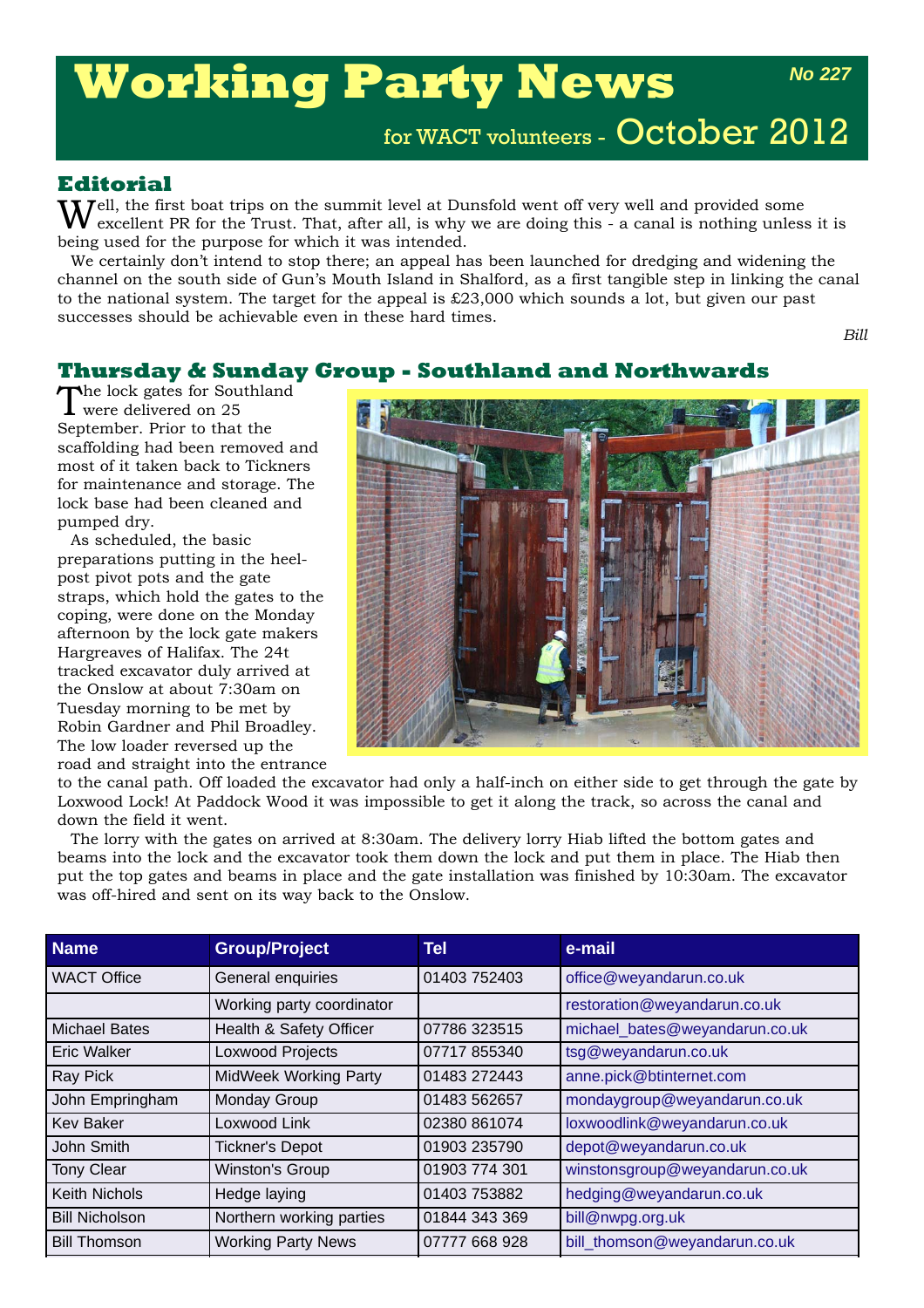**Material published in** *Working Party News* **represents the views of the contributors and should not, unless specifically indicated, be assumed to be the policy of the Trust**



*Southland gates installation (pictures from Sally Schupke)*

The Wednesday and morning of Thursday the gates and mitre planks were fitted into position. On Wednesday we put up the viewing platform across the head of the lock. With the snags cleared, on the Thursday afternoon the gates were formally accepted by WACT in the presence of Sally Schupke, Julian Morgan, a BBC reporter and the TSG working party. A grand and well deserved celebration for the group.

On Sat 22 Sept the WRG Forestry group finished clearing the Loxwood Stream so that the brick repairs to Ifold Bridge Lane can be undertaken, when the stream returns to a low level again.

For October there are a number of jobs both at Southland and Onslow and of course the logistics to get the kit off the site.

The usual question is when are you moving to the next lock? First we have to finish the lock and clear the pound to DHL. We have planning consent for Gennets but we are awaiting the funds. There is a donor ready to match your cash donations - see 'Grow Your Tenner' below.

Another aspect of fundraising is ebay sales. Here we have made a tentative start and are looking for another sales outlet person and like 'Cash in the Attic' are looking for initially small items including books, which can be sold towards this project. Call me (07717 855340) for info.

**Join us:** The Thursday & Sunday Group generally meets at 09:30 at Southland; if you need directions please ring 07717 855340 for latest info.

*Eric Walker*

#### **'Grow Your Tenner' Campaign**

If you feel generous enough to support the Trust with a donation of up to £10, then the charity we<br>localgiving.com will match your donation until their allocation of £500,000 has gone. Please go to **T** you feel generous enough to support the Trust with a donation of up to £10, then the charity website www.localgiving.com/charity/wact and click on one of the "Donate" buttons. If you are a UK taxpayer then your matched £10 donation will be worth £21.53 to the Trust. If you are even more generous and would like to give more than £10, or make a regular monthly contribution, then it will help the Trust most if you donate directly; please contact the Treasurer (treas@weyandarun.co.uk).

| <b>Working Party Diary</b>                       |                                                                      |                                                               |  |
|--------------------------------------------------|----------------------------------------------------------------------|---------------------------------------------------------------|--|
| Usually first & third Mondays of<br>the month    | 'Mrs Bucket' - Keeping Up<br>Appearances                             | Details from John Empringham                                  |  |
| Every Wednesday                                  | Mid-Week Working Party                                               | Check with Ray Pick for confirmation of<br>venue              |  |
| Every Wednesday<br>Thursday & Sunday as required | Loxwood Link Maintenance                                             | Check with Key Baker                                          |  |
| Every Wednesday                                  | Maintenance sessions at Tickner's<br>Heath Depot                     | Contact John Smith/Ken Bacon                                  |  |
| Every Thursday                                   | <b>Winston Harwood Group</b>                                         | Contact Tony Clear for details                                |  |
| Thursday and Sunday                              | Eric Walker's Group (construction)                                   | <b>Contact Eric Walker for details</b>                        |  |
| 27 October                                       | Dunsfold Small Boat Rally 11am<br><b>WACT Annual Meeting, Alfold</b> | See this issue of WPN<br>See www.weyandarun.co.uk/egm2012.php |  |